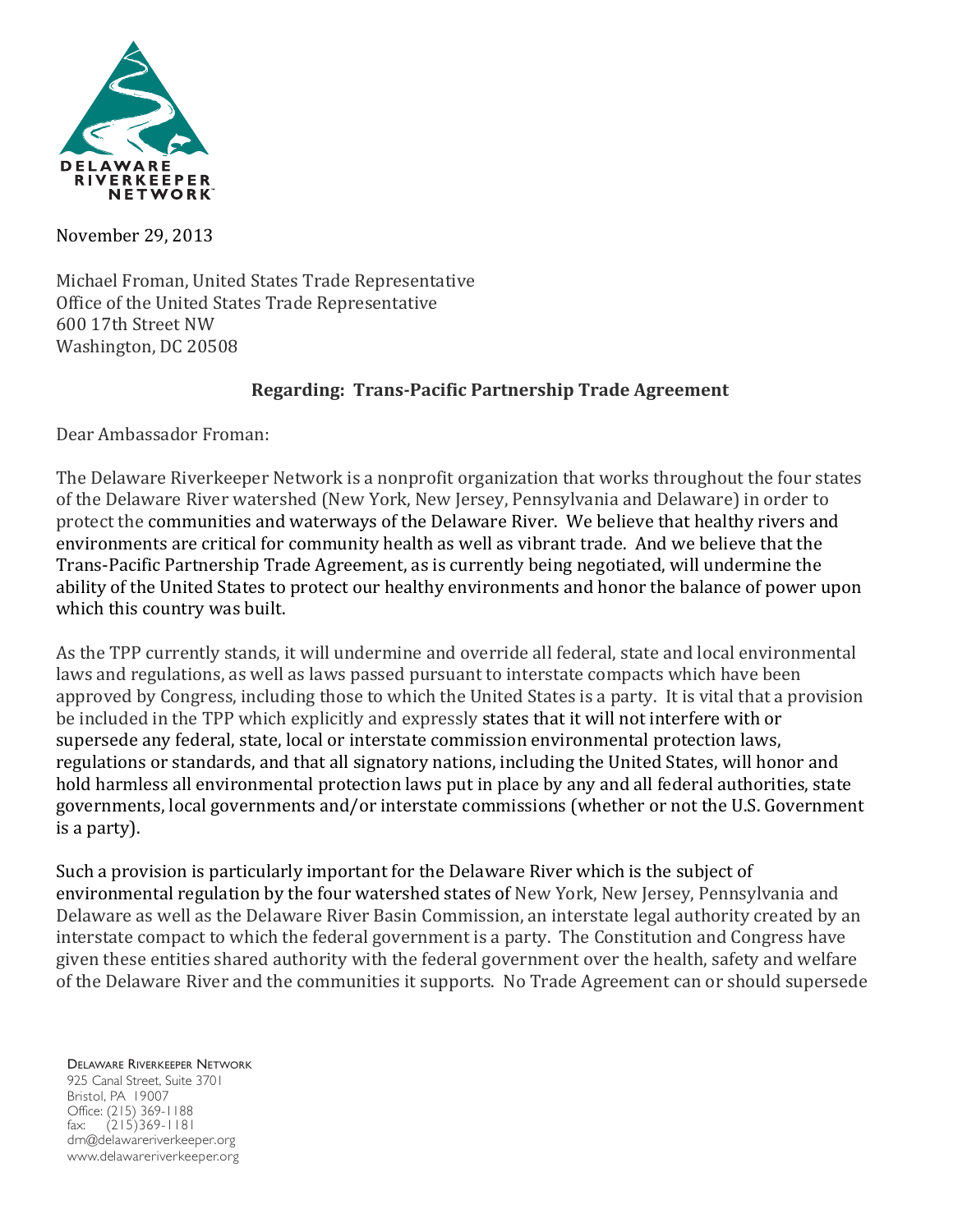these grants of authority. An explicit reservation of legal authority in the TPP will ensure clarity, and avoid unnecessary environmental harms and legal battles. A TPP that fails to include this reservation of power should not be ratified.

Additionally, failing to include an explicit reservation of environmental lawmaking power will put the United States and all taxpayers at risk of having to pay hundreds of millions of dollars to foreign interests who deem environmental protection as a hindrance to their industrial operations. Finally, failure to include a specific provision that honors federal state, local and interstate compact environmental laws will be giving away to foreign governments and leaders the right to set law within our own country – an unacceptable legal or political outcome by all accounts.

I ask you to consider our request. Attached please find a memorandum providing additional detail and explanation for our request.

Respectfully,

Mayo 16. vou Rom

Maya K. van Rossum the Delaware Riverkeeper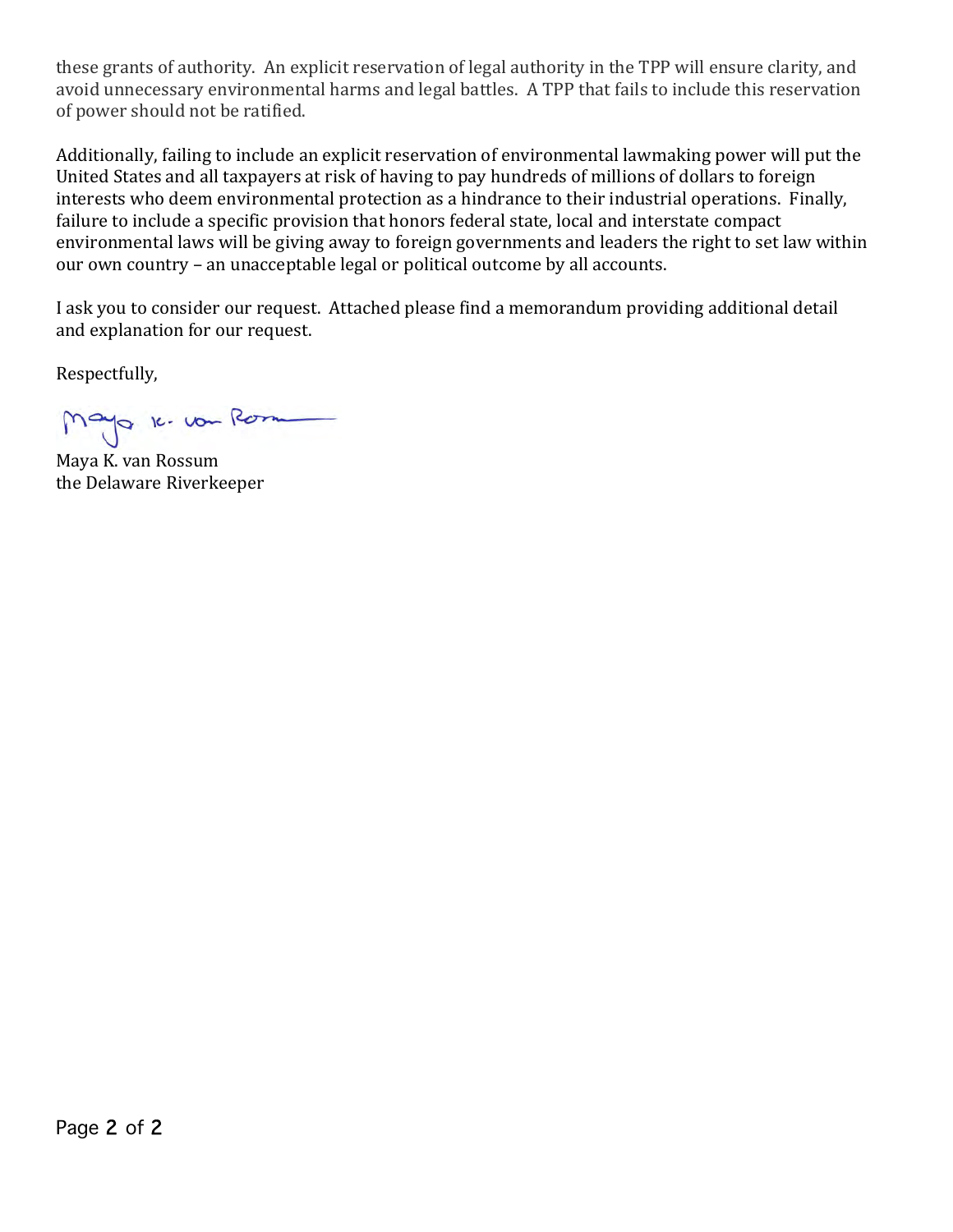

# **Detailed Memorandum of Support Request from the Delaware Riverkeeper Network Regarding the Trans-Pacific Partnership Trade Agreement**

## Allowing foreign interests to capitalize off the destruction of the U.S. environment for their **own economic gain is economic colonization.**

And so, the Delaware Riverkeeper Network respectfully requests that a critical provision be added to the Trans-Pacific Partnership Agreement (TPP) currently under negotiation that will ensure the preservation of environmental protection laws critical for protecting the health and safety of our communities, and that will prevent legal conflicts with interstate compacts, including those to which the federal government is a party.

A failure of the TPP to include an explicit provision that preserves the environmental legal authorities of our federal, state, local and regional governments to ensure foreign industrial and/or corporate activities or interests do not harm the quality and health of our environment would result in nothing short of economic colonization and an unraveling of our country's legal foundations. 

**The TPP needs to ensure the express preservation of environmental protection laws enacted** to protect the health, safety and economic vitality of our communities and environments. The **TPP** needs to ensure protection of our communities, environment, food, water, air and **economy** do not become subservient to the economic interests of other nations and their **industries.** 

Environmental protection is not an impediment to healthy and vibrant trade  $-$  to the contrary, healthy environments support economic growth, trade and vitality while at the same time ensuring the health of our communities.

- $\checkmark$  Clean Water is needed for efficient port operations that transport goods and services;
- $\checkmark$  it is required to create the power and the water needed to support industry and product creation;
- $\checkmark$  it is vital for supporting recreation and ecotourism and all of the goods and services created and sold to support them;
- $\checkmark$  it is necessary to ensure healthy species that support commercial and recreational fishing operations and the food supplies they create;
- DELAWARE RIVERKEEPER NETWORK  $\checkmark$  it is needed to support the birds, bats, bees and butterflies that support pollination of agricultural

925 Canal Street, Suite 3701 Bristol, PA 19007 Office: (215) 369-1188 fax: (215)369-1181 drn@delawareriverkeeper.org www.delawareriverkeeper.org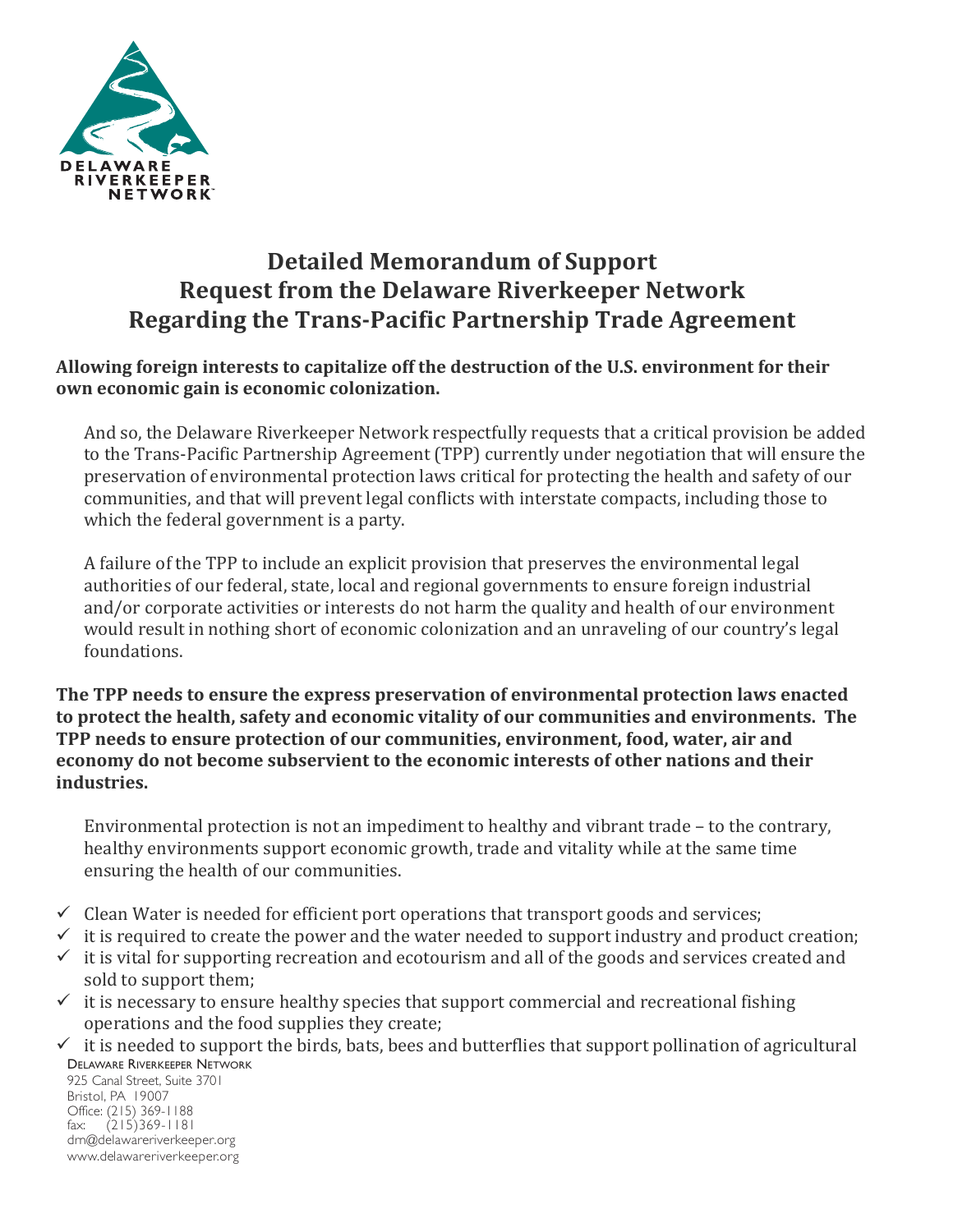crops; 

 $\checkmark$  it is necessary to support the forests and healthy floodplains that prevent non-natural flooding and flood damages: the list is endless.

By way of specific example, a healthy Delaware River is not only the drinking water supply for 15 million people, including in the  $1<sup>st</sup>$  and  $5<sup>th</sup>$  largest cities in the United States – New York City and Philadelphia – but it also contributes \$22 billion in annual economic activity. Removing the Clean Water Act, Coastal Zone Management Act, Endangered Species Act, Resource Conservation and Recovery Act, Oil Spill Prevention Act as well as the other federal, state, local and regional legal protections the Delaware River benefits from will diminish the economic vitality and contributions of the River.

As written, if there is no express preservation of environmental legal authority for our federal, state, local and interstate lawmaking bodies, the indemnification provisions of the TPP will put the United States and all taxpayers at risk of having to pay hundreds of millions of dollars to foreign interests who deem environmental protection as a hindrance to their industrial operations. The record is filled with examples where foreign interests of one country used the investor-state dispute resolution mechanism being proposed for inclusion in the TPP to force approval of projects and operations harmful to the environment and public health while at the same time forcing the targeted nation to pay hundreds of millions of dollars for the inconvenience the corporate entity claimed environmental and community protection laws caused it.

Failing to include an explicit reservation of environmental lawmaking power could force the United States to pay hundreds of millions to foreign interests simply because our federal, state and local governments sought to protect the quality of their environment and the health of their community. 

It is critical that the TPP expressly preserve the present and future environmental protections enacted in the United States and that the TPP trade agreement not make protection of our communities, environment, food and water subservient to the economic interests of other nations and their industries

# The TPP needs to include an express reservation of legal authority for federal, state, local, and interstate bodies to implement and pass laws that protect the health, safety and/or quality of **our environment and communities – failure to include such a provision will be taking power** away from our Congress and sovereign states and handing it over to foreign powers.

As the TPP currently stands, it will undermine and override all federal, state and local environmental laws and regulations, as well as laws passed pursuant to interstate compacts which have been approved by Congress, including those to which the United States is a party. It is vital that a provision be included in the TPP which explicitly and expressly states that it will not interfere with or supersede any federal, state, local or interstate commission environmental protection laws, regulations or standards, and that all signatory nations, including the United States, will honor and hold harmless all environmental protection laws put in place by any and all federal authorities, state governments, local governments and/or interstate commissions (whether or not the U.S. Government is a party).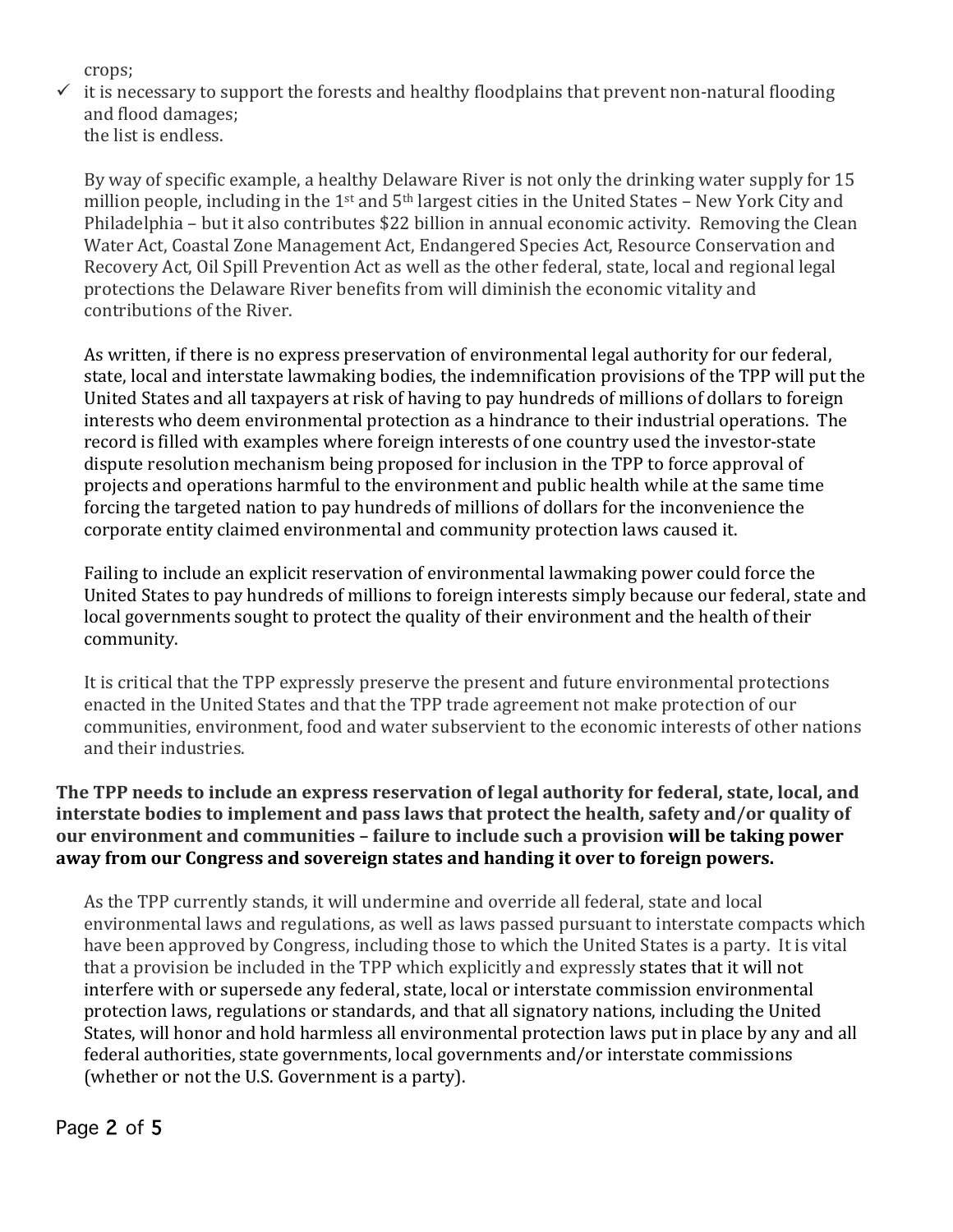Failure to include a specific provision that honors federal state, local and interstate compact environmental laws will be giving away to foreign governments and leaders the right to set law within our own country  $-$  it will be taking power away from our Congress and sovereign states and handing it over to foreign powers.

Attempting to include singular carve-outs for environmental protections rather than the blanket reservation of authority we suggest will be neither effective nor successful:

- $\rightarrow$  The state of our environment, of science, of technology, and energy options is in constant flux and it is important that the authority to craft and carry out legal protections be able to keep apace.
- $\rightarrow$  Additionally, it would be impossible for the U.S. Trade Representative to identify, evaluate and articulate every critical environmental protection enacted at the federal, state, local, or regional level that should be included.
- $\rightarrow$  And recognizing the incredible volumes of science, information, data, analysis, input, legislative negotiation, and thoughtful decisionmaking that is invested in conceiving, crafting and passing every piece of environmental legislation and regulation that exists in this country, it is inappropriate to allow a few trade negotiators to be the arbiters of what environmental protections are expendable and can be left out of a TPP deal.

A blanket reservation of environmental authority for every level of government is necessary to preserve the integrity of our nation and the legal authorities upon which it has been built.

#### **The reservation of legal authority in the TPP should expressly preserve the authority to create** and carry out environmental law making so as to ensure that it is not just laws currently in **place that are preserved, but it is the legal authority to enact new legislation, or enact needed** modifications to existing laws, in the future.

A failure to preserve the authority to create and implement new environmental legal protections and to ensure that all present and future environmental protections are honored denies the ability to enact new and needed protections that become clear as the result of new science, new experiences and/or new and emerging technologies.

## It is important that in addition to protect federal environmental protection authority, other nations not be allowed to interfere with, undermine, void and/or violate the environmental and community protections that have been put in place at the state, local and/or interstate **level** – doing so will undermine the balance of power upon which our nation is built.

The United States Constitution specifically honors the role of state and local governments in protecting the health, safety and welfare of our communities. Environmental protection in this nation is crafted on a shared balance of power at the federal, state, regional and local level. In some instances Congress has recognized the importance and value of interstate cooperation for addressing critical issues – so much so that it has specifically approved and even become a party to interstate commissions formed to achieve important public purposes that can best be achieved via such cooperation. Protecting this balance of power is essential for the proper implementation of our Constitution, federal and state relations, and the protection of our environment and U.S. citizens, residents and industries. Actions and decisions that affect this balance of power have ramifications far beyond the trade negotiations of the TPP.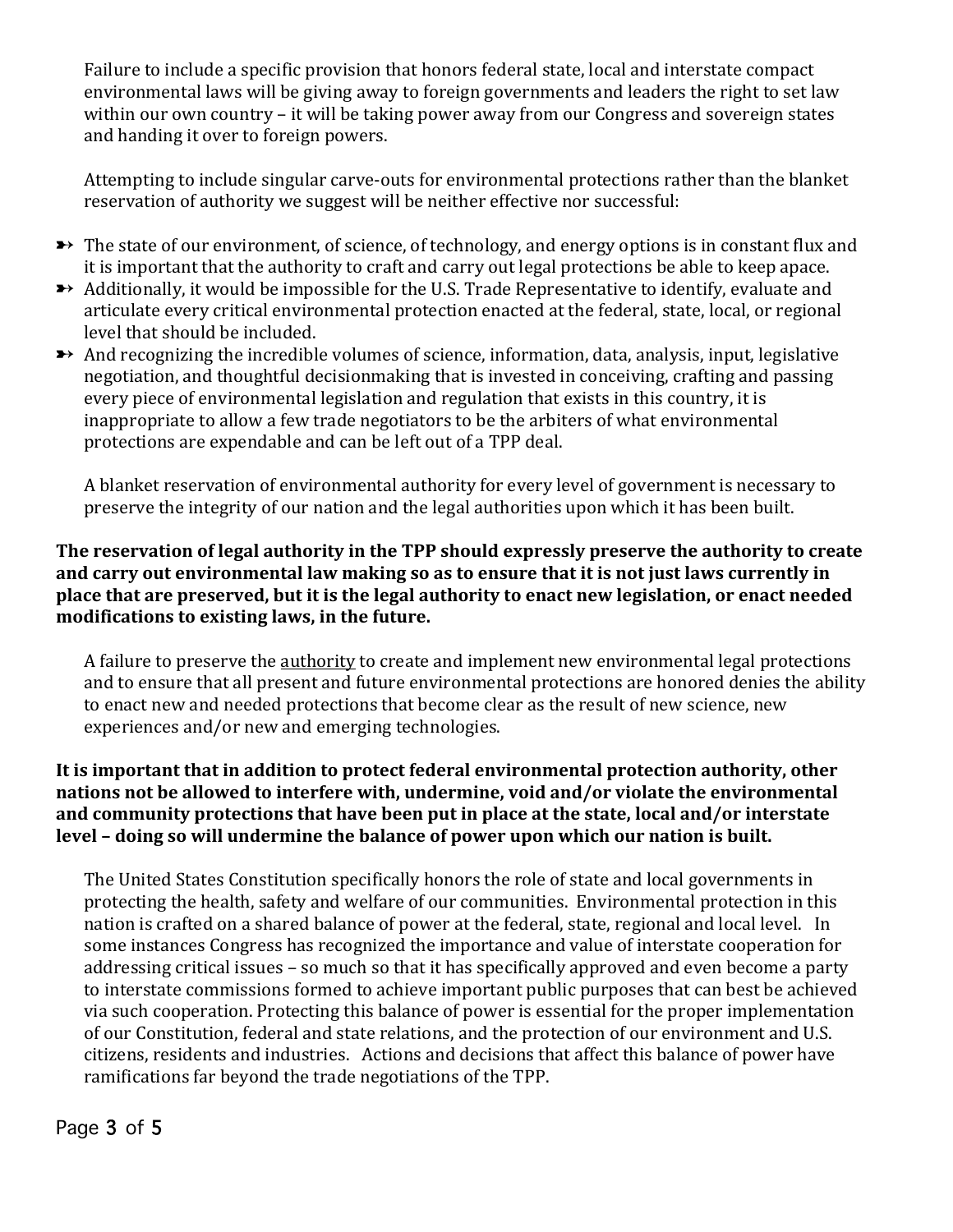#### A provision that specifically protects state, local and interstate compact legal authorities is vital for protecting the health, safety and welfare of our communities, including the quality of our drinking water, the safety of our food, and the needs of our communities.

In the United States there is special recognition of the importance and power of localized attention to environmental matters - i.e. that better laws and regulations come from the more informed knowledge of special features, waterways, community needs and values that happens at the state, interstate and local level.

For example, the Delaware River Basin Compact was formed in response to the competing state and community needs for healthy and abundant Delaware River water to support the drinking water and other needs of four states (New York, New Jersey, Pennsylvania and Delaware). Until the creation of the compact and its implementing body - the Delaware River Basin Commission (DRBC) - the water wars between the states were so great that they required Supreme Court intervention. The Delaware River Basin Compact provided the legal framework and decisionmaking body that since 1963 has ensured the needs of all four watershed states, as well as the federal interests within the Delaware River watershed, have been heard, honored and met.

A federal trade agreement such as the TPP that would allow foreign interests to overrule the decisions of the DRBC or the four participating states puts in the hands of these same foreign interests and governments the fate of the drinking water for 15 million people, including the residents of New York City, Philadelphia, Trenton, Wilmington and other communities large and small, as well as the quality of the food the river provides, and the \$21 billion of goods, services, economic revenue and jobs the Delaware supports and provides.

## The Trade Representative for the United States should not leave uncertainty in our trade relations and so should ensure the TPP includes an explicit statement honoring the environmental legal authority of our federal, state, local and interstate lawmaking bodies.

Failure to make it clear that the TPP will leave in full force and affect the legal authority for present and future environmental protection laws of all federal, state, local and interstate bodies will open up a legal can of worms. Such a provision is particularly important for the Delaware River which is the subject of environmental regulation by the four watershed states of New York, New Jersey, Pennsylvania and Delaware as well as the Delaware River Basin Commission, an interstate legal authority created by an interstate compact to which the federal government is a party. The Constitution and Congress have given these entities shared authority with the federal government over the health, safety and welfare of the Delaware River and the communities it supports. No Trade Agreement can or should supersede these grants of authority. An explicit reservation of legal authority in the TPP will ensure clarity, and avoid unnecessary environmental harms and legal battles.

Not only would there be the immediate and direct legal ramifications resulting from a trade agreement that failed to preserve the integrity of our environmental protection legal system, but it would create a whole new generation of legal battles seeking to answer the question of how the TPP affects each and every interstate compact that exists in the United States.